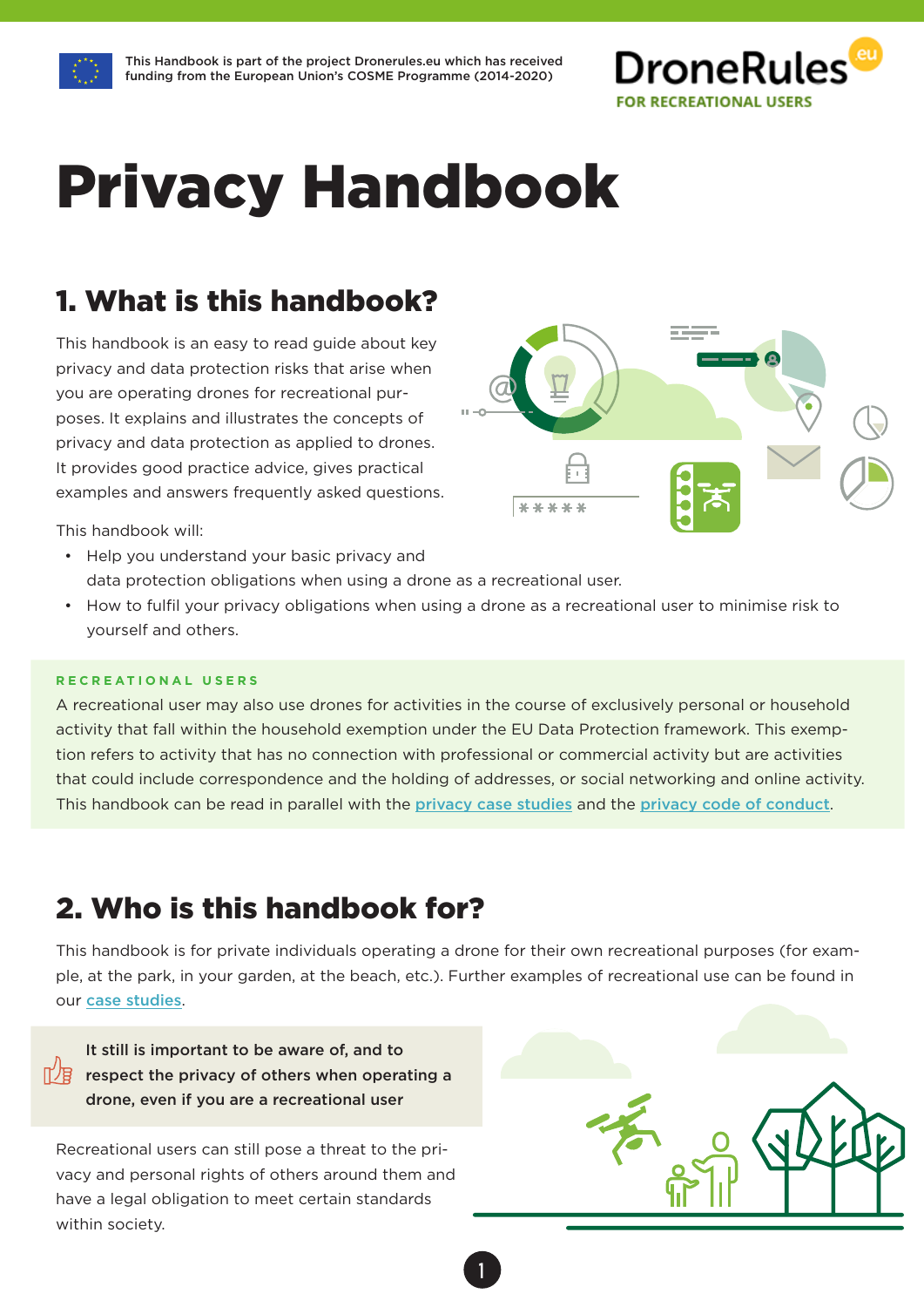### 3. Why is this handbook important?

The information in this handbook is important for the following reasons:

- More and more people are using drones without necessarily being aware of privacy laws. Recreational drone use is increasing as a hobby and as a means to record personal pursuits, treasured memories and experiences, whether they are on holiday, at a local park or with friends and family members.
- Privacy matters relate to both the drone as an aircraft, as well as to the payload or software that is fitted to the drone (e.g., photographic equipment, thermal cameras, GPS, communication relays).



For instance, the mere presence of your drone in a park might create a risk to the privacy of people around you. Furthermore, if your drone is equipped with a camera or any other data recording sensor, this risk is even greater.

- The degree of impact of drone use on the privacy of individuals can depend on:
	- » The purpose for which drones are used
	- » The extent and type of personal information (images and audio of individuals and their private property) that drones capture
	- » How that personal data is used/ processed
	- » Who is flying the drone
	- » The context and location of the drone

Everyone has a right to privacy and the protection of their personal data, even if you are operating your drone at the park or in your garden as a recreational user.

This handbook will help you understand what privacy risks arise during recreational drone use, such as during the example provided below:

#### **EXAMPLE**

During the Christmas period, many families gather in the local park for Christmas festivities. You decide that this would be the ideal occasion to test your new drone and prepare a short video. After having received all the necessary authorisations from the competent authorities, you start operating your drone in accordance with aviation safety rules. During your flight, you specifically target close up images of people gathered in small groups and record their conversations from a safe distance. Once your drone has landed, you start preparing a Christmas holiday video that you wish to share with family and friends via social media channels.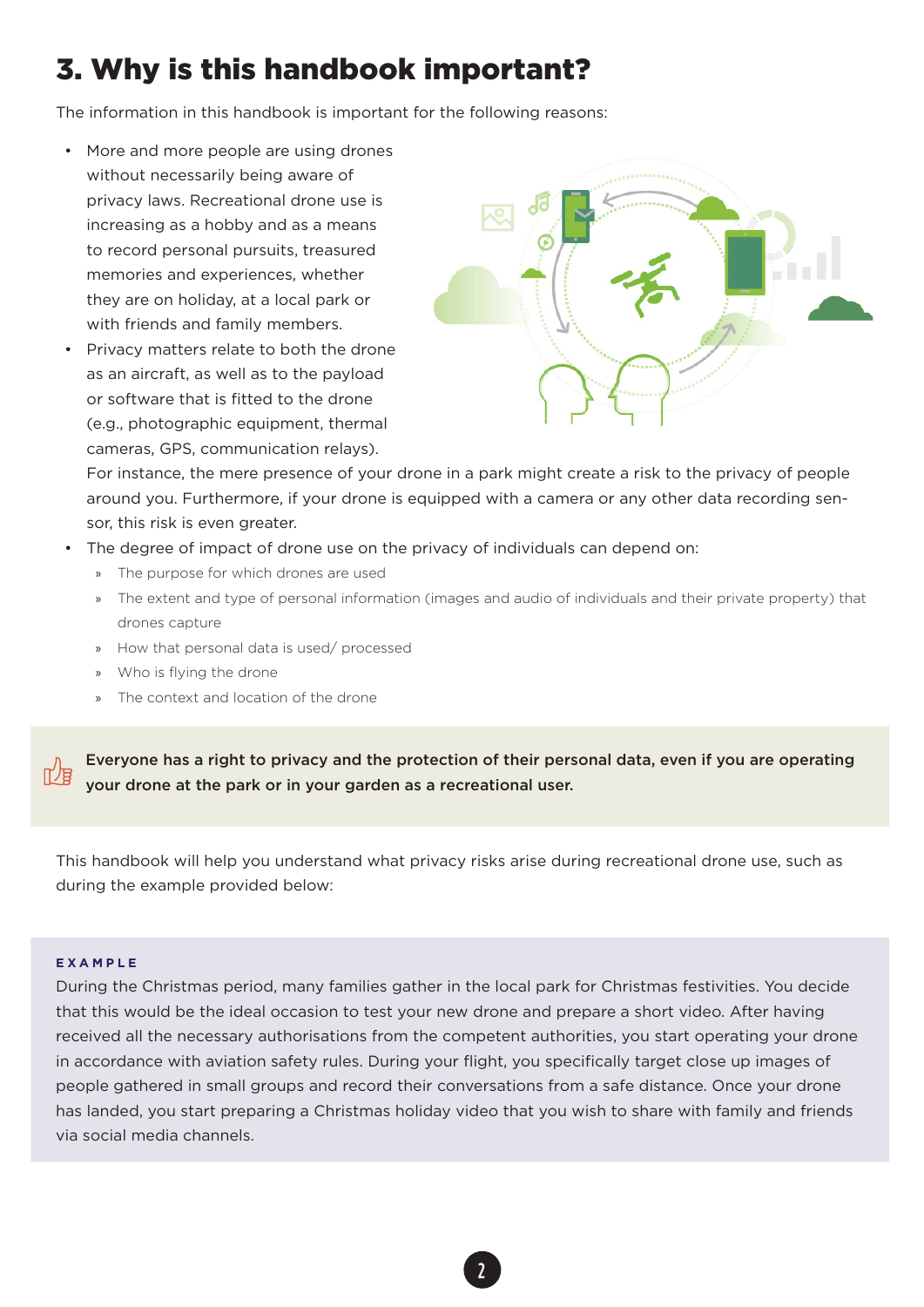### 4. What is Privacy?

In Europe, privacy is recognised as a human right. This means that we all have a basic right to private life. In fact, there are rules that protect an individual's right to privacy of their home (that extends to a hotel room, a room in a guest house, as well as professional premises) and domestic life, as well as communication and association with other individuals.



#### **DEFINITION**

The Right to private life means: the physical boundaries within which an individual operates. These boundaries include home, personal relationships (family and friends) and selected fields of information (personal, sensitive or embarrassing information). Intrusions into this private life are illegal.

Using a drone that is fitted with a camera can raise privacy risks.

### 5. What are the important laws I should be aware of?

In Europe, the use of aerial photography, surveillance and other applications made possible by drones is covered by

- Article 7 (Respect for private and family life) and Article 8 (Data protection – Personal and sensitive personal information) of the [Charter of Fundamental](http://www.europarl.europa.eu/charter/pdf/text_en.pdf)  [Rights of the European Union](http://www.europarl.europa.eu/charter/pdf/text_en.pdf);
- Article 8 (Right to Respect for private life) of the [European Convention on](http://www.echr.coe.int/pages/home.aspx?p=basictexts)  [Human rights](http://www.echr.coe.int/pages/home.aspx?p=basictexts).



Additionally, the processing of any personal data that could lead to the recognition or identification of a person may also be in breach of national laws, as a result of the [General Data Protection Regulation \(EU\)](http://eur-lex.europa.eu/legal-content/EN/TXT/?qid=1475232433683&uri=CELEX:32016R0679)  [2016/679](http://eur-lex.europa.eu/legal-content/EN/TXT/?qid=1475232433683&uri=CELEX:32016R0679). This may be the case if you share or publish an image via the internet (to an indefinite number of people) of a person who can be identified in that image.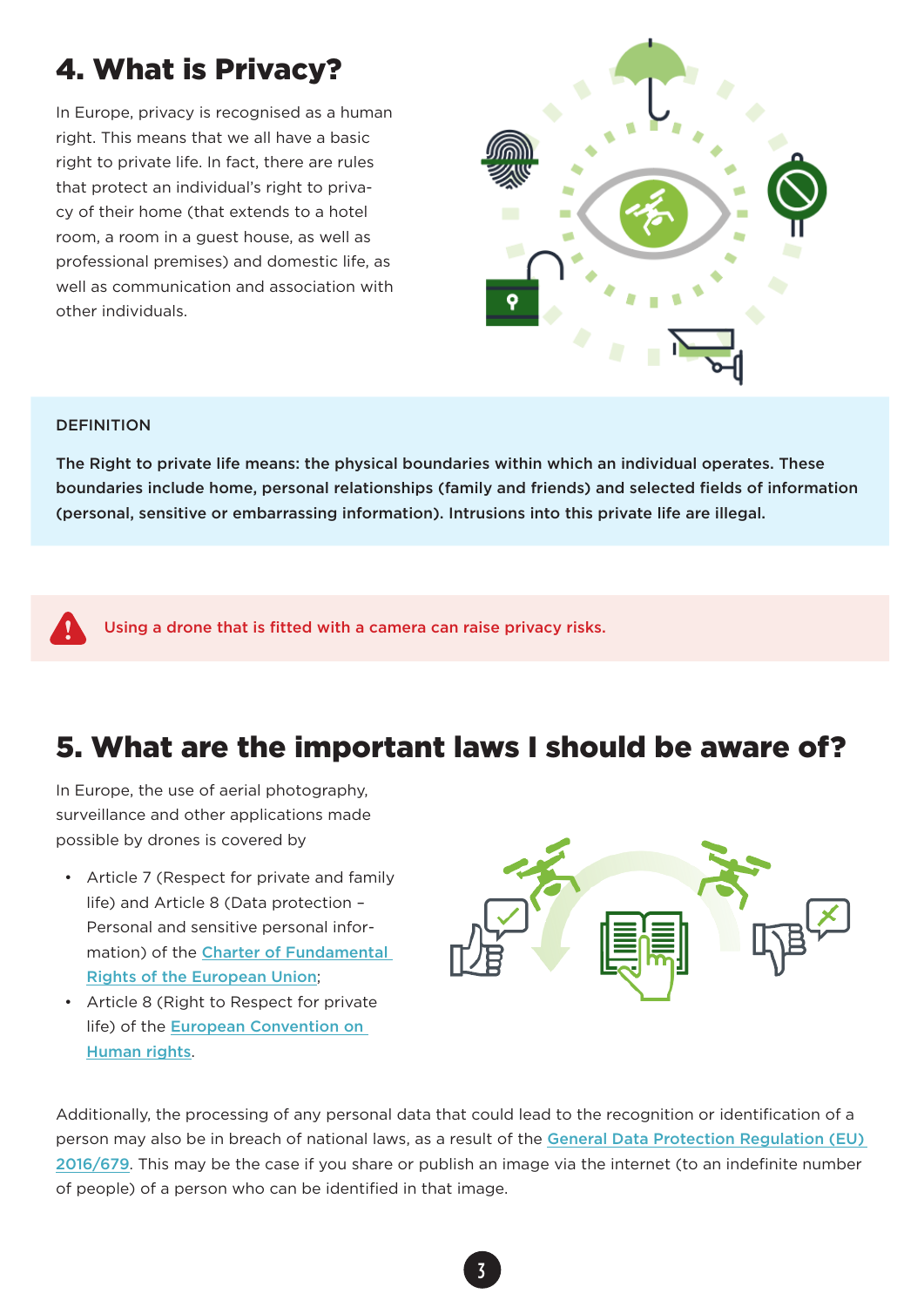Other national laws protecting privacy or privacy-related infringements (nuisance, trespass etc.) may also be applicable.

This does not mean that you cannot fly your drones for recreational purposes, but it does mean that 吖屑 you must fly drones responsibly and in compliance with applicable laws!

### 6. What do I need to remember before flying my drone?

Question: Am I allowed to capture images or video of individual(s) in their private life?

Answer: In general no, unless they give their permission to you to do so.

Refrain from recording pictures or videos in which people can be identified or recognised (faces, licence plates, etc.) without their permission.



Question: Am I allowed to capture images of individuals in public areas?

Answer: Not necessarily. This is because the right to private life can still be applied to public areas if the an individual can reasonably expect a certain degree of privacy. What this means is that a person sitting at a park or attending a large entertainment event may be visible from a distance and as a part of the whole picture you capture with your drone, but they will not necessarily intend to be targeted with a zoom lens or a directional microphone. This means you cannot target them without their permission.

Right to private life can still be applied to public areas if individuals can reasonably expect a certain degree of privacy.

In most countries, flying a drone in public areas is restricted or prohibited by aviation safety rules. Verify with your national authorities that you are allowed to fly over public areas.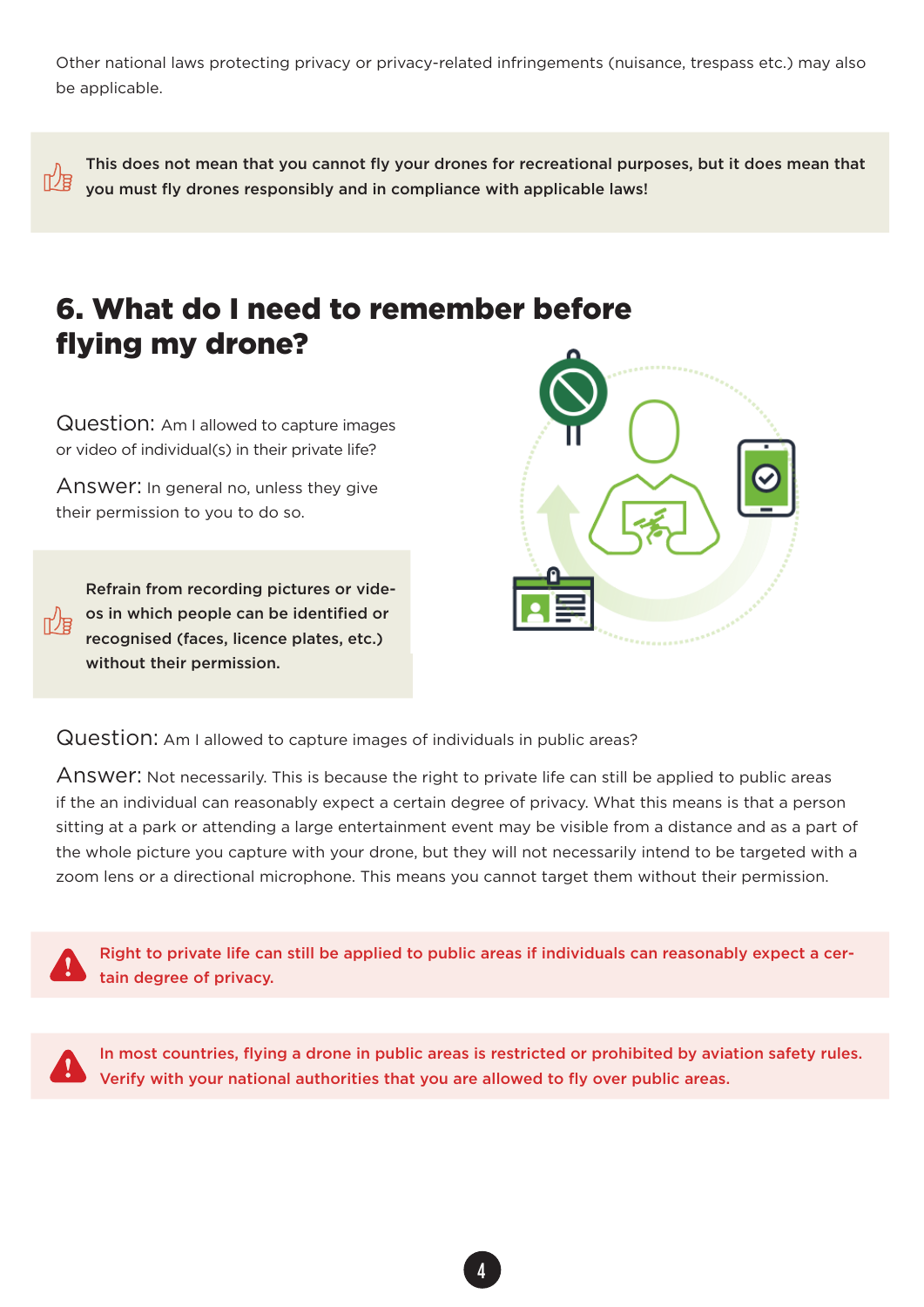Question: What if people are in a public place and they are captured in my drone footage. Is this allowed?

Answer: **In general, yes,** if it is just an image and they are not a targetedthe subject of continuous footage or surveillance. For instance, there is no problem if they happen to be briefly and inadvertently captured in my your footage and they are in a public place (e.g., a person walking through a park)..

Answer: **No,** if you are recording both visual images and/or sound recordings of individual/s in a targeted or systematic or permanent way.

#### BE AWARE

Do not share targeted still or moving images combined with sound recordings of individual/s captured in a public space, without their permission. This is especially important if the images are obtained via high/agility and/or enhanced vision capabilities such as infrared, night vision, thermal imaging or video analytics.

## DO REMEMBER

European citizens have the right to defend their broad right to private life before national courts, unless an interference with that right is legally justified (i.e., in the interest national security and safety and to prevent criminal activity etc.)

#### **IMPORTANT GUIDELINES**

If your drone has the following capabilities, please observe the following guidelines:

| Capabilities / content                                        | <b>Guidelines</b>                                                                                                                               |
|---------------------------------------------------------------|-------------------------------------------------------------------------------------------------------------------------------------------------|
| Image(s) of individuals only                                  | Incidental images of individuals may<br>be authorised (e.g. a casual person as part of the<br>background)                                       |
|                                                               | Targeted images of individuals are not allowed<br>(e.g.: zoom, close ups, etc.)                                                                 |
| $Image(s)$ + sound recording(s) of individuals                | Incidental fragments of conversation may be au-<br>thorised (e.g. shorts parts of conversation)<br>Targeted and long recordings are not allowed |
| $Image(s)$ + sounds recording(s)<br>+ location tracking (GPS) | Not allowed                                                                                                                                     |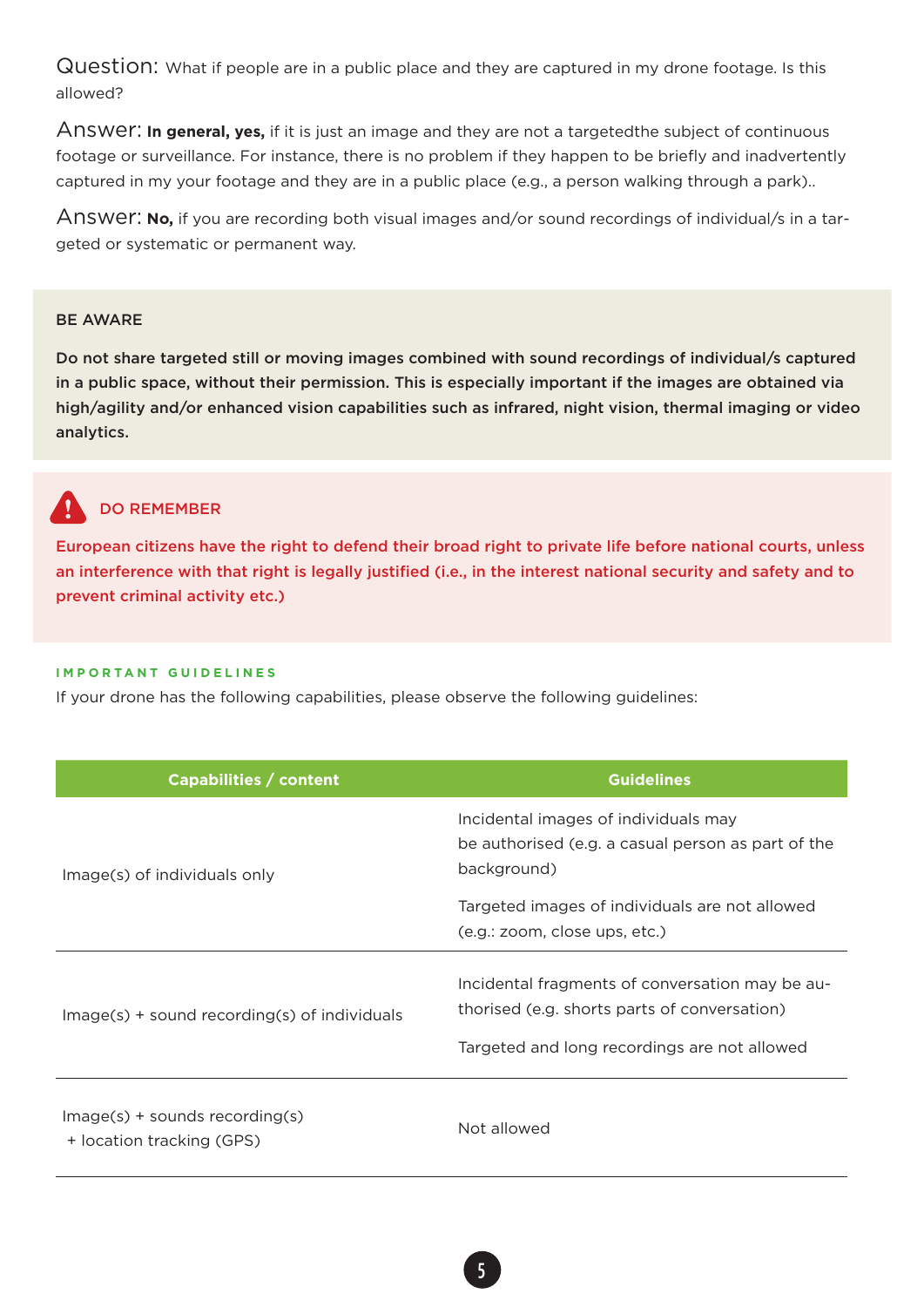### 7. A breakdown of relevant privacy issues

The most common payload of most drones is a camera! When drones are equipped with visual sensors (high-resolution, thermal imaging or infrared cameras etc.), the following privacy-related issues can arise. Note, some of these issues arise even in the mere presence of a drone or when nonvisual imaging is fitted to the drone.



#### **PRIVACY OF LOCATION AND SPACE**

What is it? Privacy of location and space means the right of an individual to move about freely in their own home (and some public or semi-public spaces where they have a reasonable expectation of privacy) without being identified, tracked and monitored.

**How can it be infringed?** This right can be infringed by a number of visual and non-visual payloads, including the use of GPS, automatic number plate recognition, as well as real-time video transmission. This can occur even when a drone that is fitted with these capabilities is being used by recreational users, e.g., by following a friend, family member or a romantic interest, or by a parent worrying for their child.

**Respect the private space of individuals when flying a drone!**

#### **BODILY PRIVACY**

What is it? Bodily privacy includes the right to keep bodily functions and body characteristics private.

**How can it be infringed?** Bodily privacy can be infringed when drones are fitted with non-visual payloads such as thermal sensory capabilities (facial recognition, biological and chemical sensors). Biometric data captured through the use of a drone for the purpose of identification is the most common example.

**Respect the bodily privacy of individuals when flying a drone!**

#### **PRIVACY OF ASSOCIATION**

**What is it?** Privacy of association refers to the freedom of people to associate with others.

**How can it be infringed?** If a drone is fitted with sensors, such as GPS, an individual's membership(s), affiliation(s) and other private group activities may be detected.

#### **Respect the right of individuals to associate freely with others!**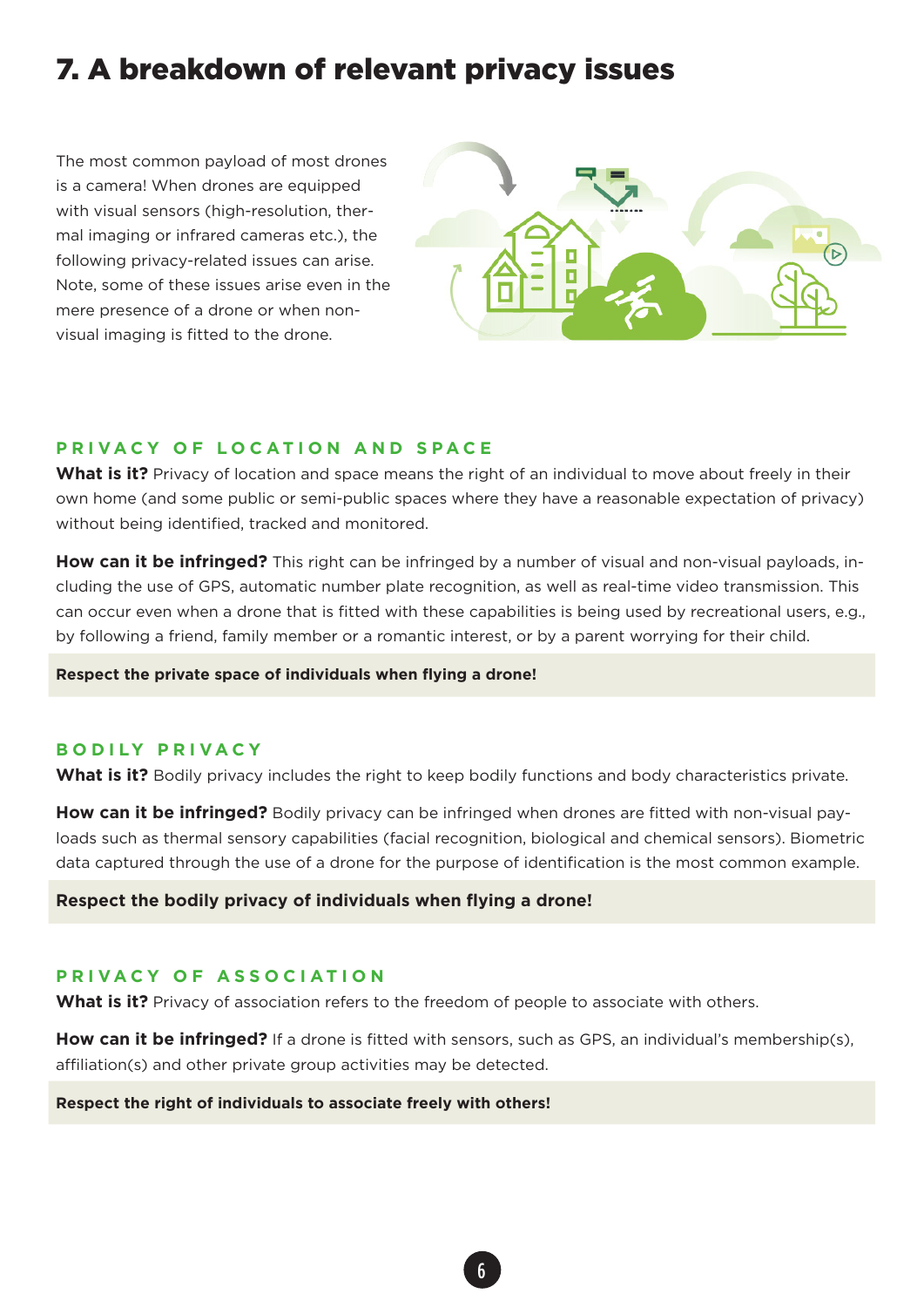#### **CHILLING EFFECT**

What is it? A chilling effect occurs when individuals may perform a form of self-preservation/ self-censorship by restricting their behaviour when they are, or believe that they are, being watched.

**How is it caused?** Drone use can result in a chilling effect when individuals feel discouraged from participating in social movements, social gatherings or even public dissent activities or any other related general exercise of an individual's legitimate rights, such as freedom of assembly or freedom of expression. This can occur even in the mere presence of a drone, even if they are not actually being filmed by that drone.

#### **Remember to fly your drone responsibly without encroaching on an individual's right to behave as they usually would!**

#### **DEHUMANISATION OF THE SURVEILLED**

What is it and when might it occur? Drone operators can feel physically or psychologically removed from the consequences felt by the person who is captured by their drone use (due to geographical difference or remote/ automated operation). This can minimise the responsibility felt by the drone operator for any intended or unintended invasion caused by their drone use.

**Remember that your moral responsibilities are not reduced just because you are at a distance from another individual(s) when you are operating your drone, even if the person captured in the footage is not aware of your drone!** 

#### **TRANSPARENCY, VISIBILITY AND ACCOUNTABILITY**

**What is it and when might it occur?** Drones can remain undetected by individuals on the ground when they are small, quiet and/ or operated by automatic software or hacked or intercepted during flight. This means that they can remain undetected when used for voyeuristic behaviours and/ or harassment or stalking, and other criminal activities. The individual on the ground should be aware of the drone's operation in order to detect any unsuitable behaviour. The individual on the ground should also be able to identify and contact who is responsible for the drone, especially if an individual's right to private life has been infringed.

**Remember to ensure that your drone use is visible and that you do not engage in any privacy invasive use!** 

#### **FUNCTION CREEP**

**What is it and when might it occur?** Function creep refers to the possibility that a system which was originally intended for one purpose extends its operation to fulfil additional purposes at the discretion of the drone user. For example, when a drone originally used to take footage of a private residence for resale ends up monitoring the behaviour of neighbours.

### **BE AWARE**

**Owning and flying a drone as a recreational user does not mean that you can monitor the behaviour of others by, for example, participating in self-appointed civil policing activities or private detective work.**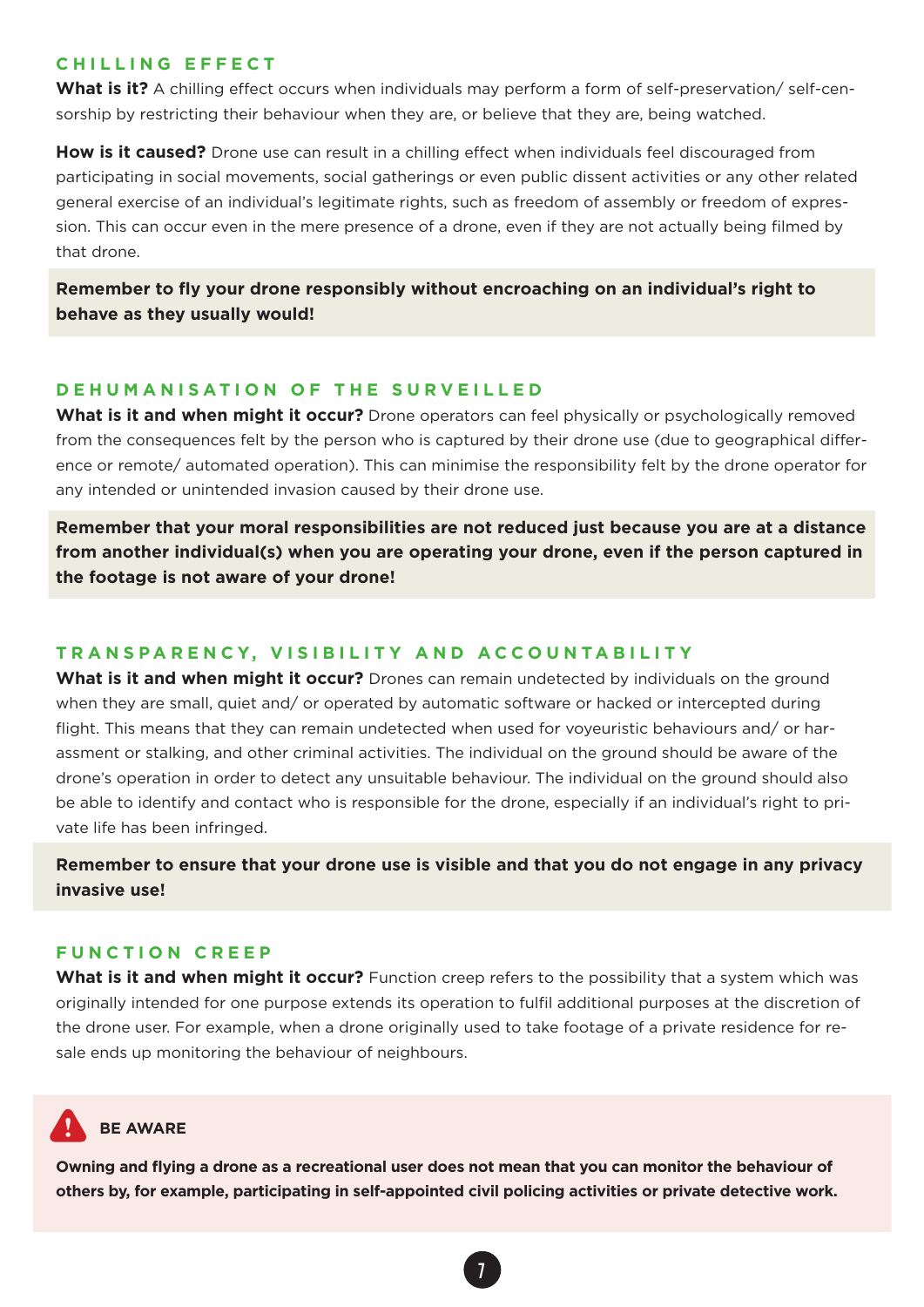### 8. Understanding data protection risks – An introduction to relevant data protection law

When using a drone for recreational purposes, you should also be aware of data protection laws.

#### **WHAT IS DATA PROTECTION?**

Generally speaking, data protection is a specific privacy protection that serves the purposes of protecting personal data including sensitive personal data. For example, collecting any personal data about another person and sharing it publicly via



the Internet may be in breach of these laws. The right to privacy of information or data protection is protected by:

- Article 8 of the [Charter of Fundamental Rights of the European Union](http://www.europarl.europa.eu/charter/pdf/text_en.pdf);
- A separate body of law under the national data protection laws based on the [Data Protection Direc](http://eur-lex.europa.eu/LexUriServ/LexUriServ.do?uri=CELEX:31995L0046:en:HTML)[tive 95/46/EC](http://eur-lex.europa.eu/LexUriServ/LexUriServ.do?uri=CELEX:31995L0046:en:HTML). to be replaced by the General Data Protection Regulation.

#### **WHAT IS A PERSONAL DATA?**

**Personal data** means any information – including sound and images – concerning an identified or identifiable natural person. An identifiable person is one who can be identified either directly (e.g. faces) or indirectly (e.g. matriculation plate, location, etc.). Identifiers include an identification number, location data, an online identifier or to one or more factors specific to the physical, physiological, genetic, mental, economic, cultural or social identity of that natural person.

**Sensitive personal** data means personal data consisting of information relating to the data subject about their racial or ethnic origin, political opinions, religious beliefs or other beliefs of a similar nature, trade union memberships, physical or mental-health, sex life, and/ or criminal history. There are even strong restrictions on the use of this data.

#### **THINK BEFORE SHARING**

Before posting any picture (or any other personal data) social media or widely on the internet, think carefully about who will have access to that information.

**Do not share someone's personal data with an indefinite number of people (for instance on the internet), especially if it can lead to that person being identified or recognised.**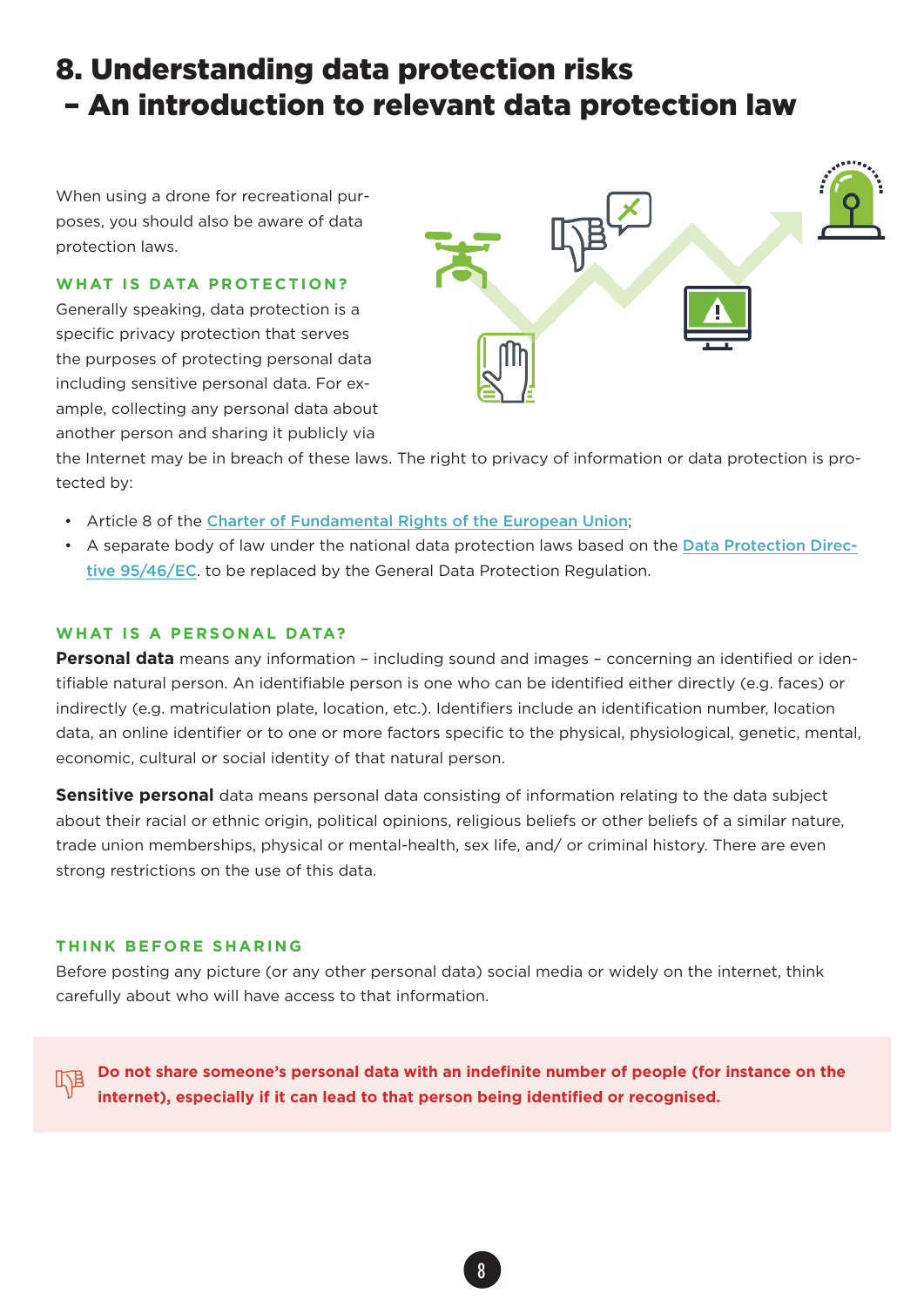#### **EXAMPLE 1**

Once your drone has landed, you publish a picture (or footage) to the Internet of someone without his/ her permission. The picture only shows the overhead of that person who cannot be identified. You publish that data for exclusively personal or household activity, for instance on your personal blog. In that particular case, you may not be found in breach of relevant data protection law.

#### **EXAMPLE 2**

You are using a drone to prepare a video. The footage includes a picture of someone who is in his/her garden. The picture only shows the overhead of that person but includes other relevant information making it easier for others to identify or recognise him/her (e.g. matriculation plate, name of the street, location of the garden, etc.). You publish the video on your company website in connection with your business activity (not for exclusively personal or household activity). In that particular case, you may be in breach of relevant data protection law.

An individual who captures and shares footages containing identified or identifiable persons on internet will not necessarily be exempt from the provisions of the General Data Protection Regulation.

THINK BEFORE SHARING ANY FOOTAGE (including audio) CONTAINING INDIVIDUALS.



#### **SUMMARY OF THE MOST IMPORTANT POINTS TO R E M E M B E R**

- Recreational drone use can raise privacy and data protection risks that are protected by law
- Privacy includes several dimensions: bodily privacy, behaviour privacy, image and information privacy, location and space privacy, association privacy.
- Data protection risks arise with recreational drone use when a drone is used to collect and process personal data that leads to identify a person during activities that do not fall within the household exemption.

Я'n